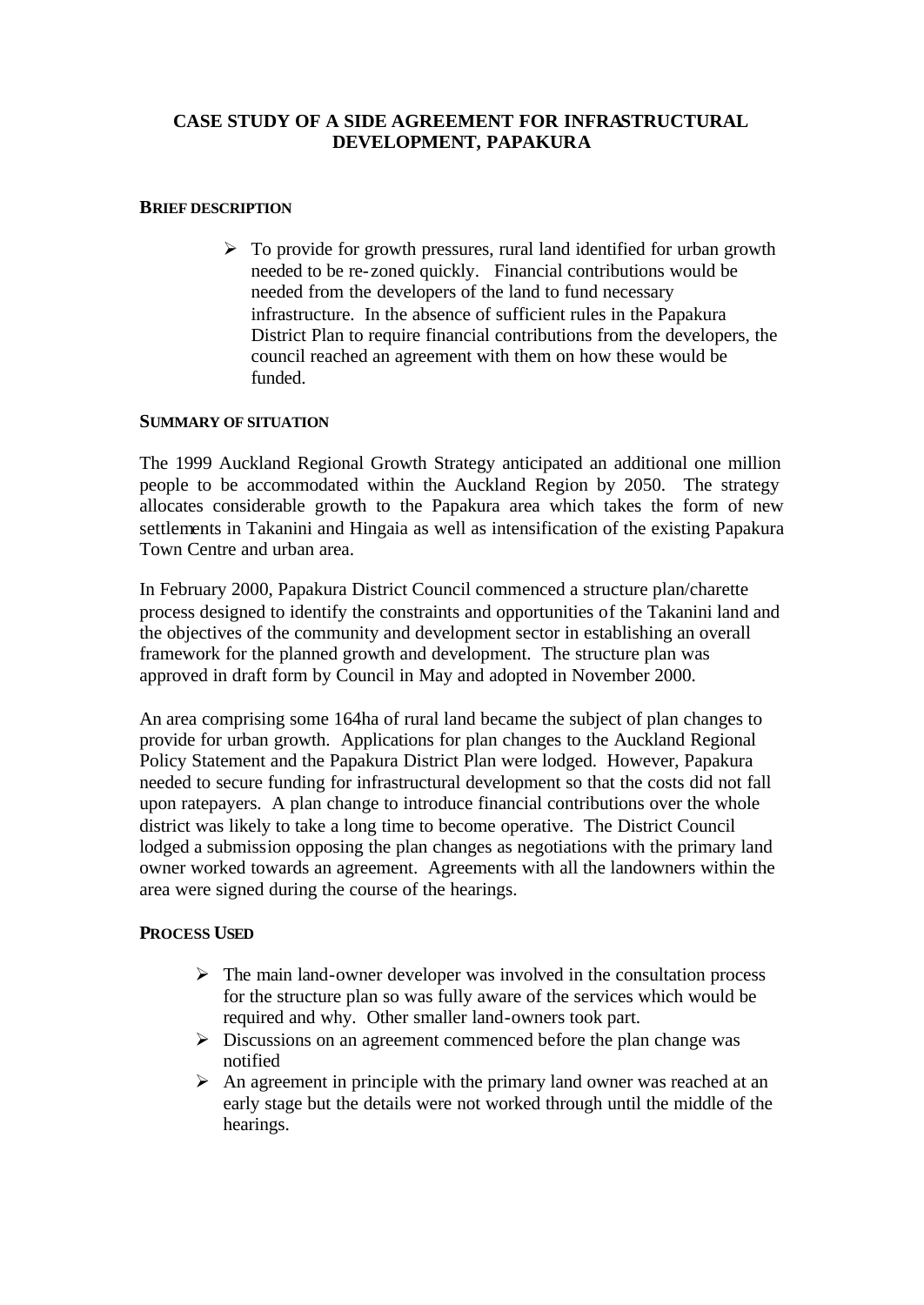- $\triangleright$  A submission from the Council, opposing the plan change, was used as a lever to further progress the negotiations and set a timeframe for their completion.
- $\triangleright$  This final agreement with the main land owner set the standard for the agreements reached with the other smaller land owners within the plan change area.

The model for the agreement is being improved and adapted for the next plan change at Hingaia where a greater number of owners are involved in the proposed development of the area.

## **OUTCOME**

The agreement encapsulates an on-going relationship between the Council and the land owner. It covers the usual provisions for financial contributions: who pays, when they pay and inflation adjustments. It provides for:

- $\triangleright$  a term of 10 years
- $\triangleright$  a list of Council's obligations including keeping a record of the number and location of lots developed and credits to the developer
- $\triangleright$  a list of the land owners' obligations including:
	- o developing the subject land in accordance with the staging annexed to the agreement and in accordance with an indicative reserve layout plan
	- o compliance with resource consents
	- o substantial advance payment for off-site ponds and pipes for storm water retention and reticulation
	- o reserve contributions
	- o planting of street trees (specifics on size, spacing, and maintenance)
	- o vesting of works
- $\triangleright$  financial contributions based on a model which assigns contributions on a per household unit basis
- $\triangleright$  termination of the agreement if the plan change is withdrawn or disallowed by the Environment Court
- $\triangleright$  dispute resolution procedures including arbitration as a last resort
- $\geq$  a memorandum of encumbrance registered against the certificates of title

The plan change to urban zoning in the Papakura District Plan and the plan change to the Auckland Regional Policy Statement to extend the Metropolitan Urban Limits were granted by the respective Councils. References have halted final resolution. These references have been lodged by parties who are outside the area agreed to be included in this stage of urban development.

# **LESSONS LEARNT**

- $\checkmark$  Developing an early working relationship between the council and land owners within an area earmarked for development can assist innovative, mutually satisfactory solutions to be found.
- $\checkmark$  As both parties were motivated to reach a conclusion because of development pressures and land-holding cost, this made a significant difference to the swift progress.